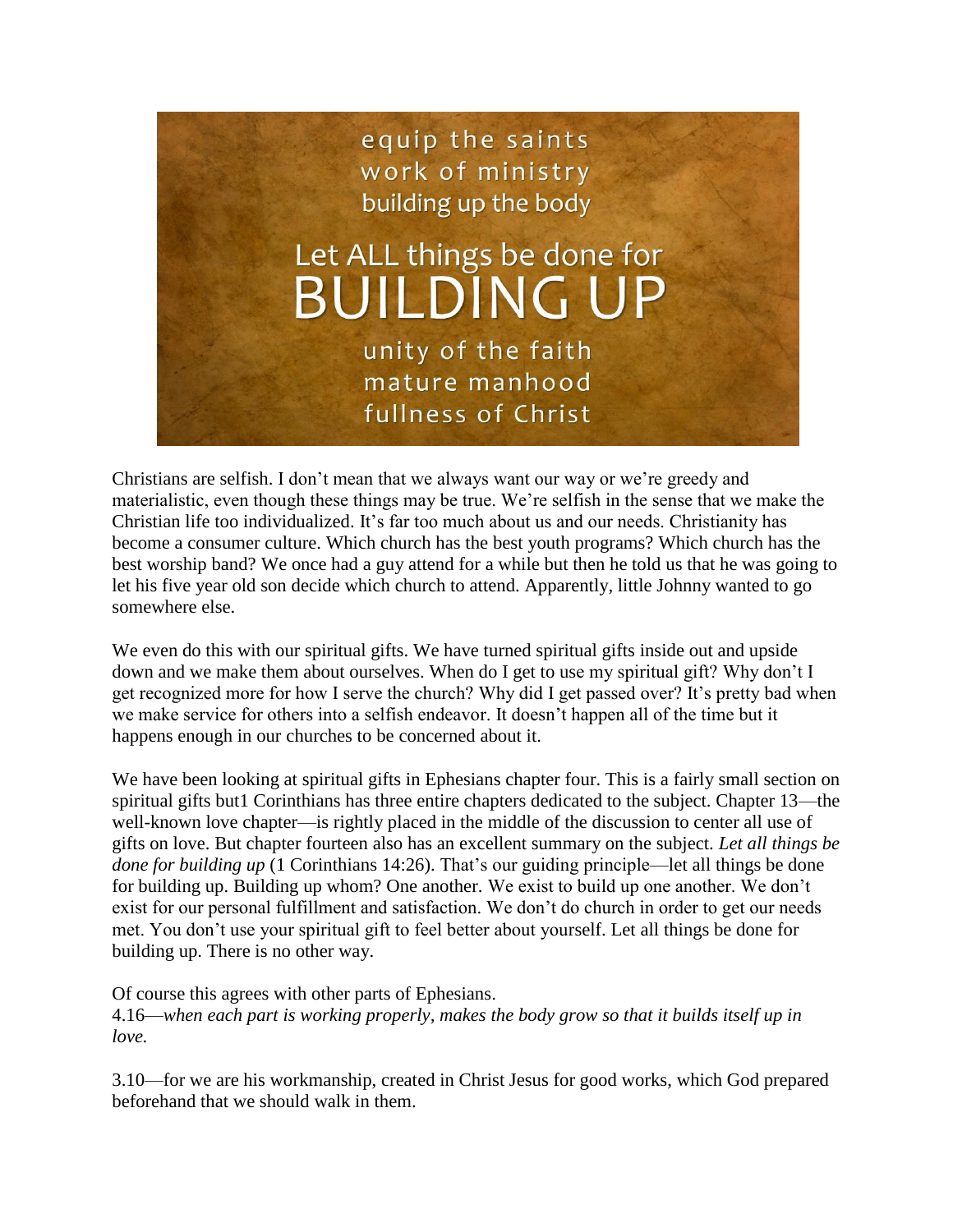Last week we focused primarily on one word in Ephesians chapter four—the word apostle. I showed how a relatively few people have taken that one word and built a following of tens of millions of people around the world based on Ephesians 4:11. This week we want to cover a little more than one word in the text!

But before we do that, I want to finish talking about the world apostle, or rather the gift of apostle. If you heard last Sunday's message, I clearly denounced what is called the New apostolic reformation as pure false teaching—some of the most dangerous false teaching out there. I told you what apostle was not but I did not tell you what it is.

Most spiritual gift inventories I have seen defined it this way. "The gift of apostleship is the divine strength or ability to pioneer new churches and ministries through planting, overseeing, and training." If there were still apostles, this definition would not be too bad. Last week I told you that there were only about fifteen and no more than twenty apostles in the early church. It was a vital role, a foundational role but not a common role. Therefore, describing the gift is not easy. The few apostles did pioneer new churches but they also exercised ultimate authority over people and wrote Scripture. In this sense, at least the false teachers within the New Apostolic Reformation have a Biblical understanding of Scripture. But they wrongly apply it to themselves. So if you remove authority over people and authority to write Scripture, all you are left with is a vague definition about planting churches. It makes sense that they define it this way because that's all they have left to go on.

That's why I think this definition of an apostle is wrong. You could say that someone who "pioneer new churches and ministries through planting, overseeing, and training" is apostle like, but I don't believe they have the gift of apostle. But if apostles have authority over people and authority to write Scripture, then there are no apostles left today. They were the foundation of the church and are no more. I would guess that people like this probably have the gifts of faith and leadership but they do not have the gift of apostleship. We've got to use Biblical categories and Biblical definitions. We can't just make up any definition of apostle that we want. But neither can we allow false teachers like I talked about last week to run amok and lead believers astray.

Speaking of false teachers, Ryan found a CNN article on Aaron Rodgers and sent it to us last week. When Rodgers first entered the NFL there was a gospel tract written about him telling of his faith in the Lord Jesus and how important it was to him. Many of us have wondered what happened to his faith since then. The article described a friendship Rodgers has with Rob Bell. Bell fed Rodgers all kinds of lies disguised as Christianity. This allowed Rodgers to reject basically everything he was raised to believe. It also may be a reason why he is estranged from the rest of his family. The danger of false teachers knows no end.

The next gift on the list is the gift of prophecy. Once again, I usually see this gift defined something like this. "The gift of prophecy is the divine strength or ability to communicate God's truth and heart in a way that calls people to a right relationship with God."<sup>ii</sup> This would mean that a prophet is essentially the same thing as a teacher or a preacher. But the Bible presents the gift of prophecy as something different from teaching and preaching. For this we need to go to 1 Corinthians.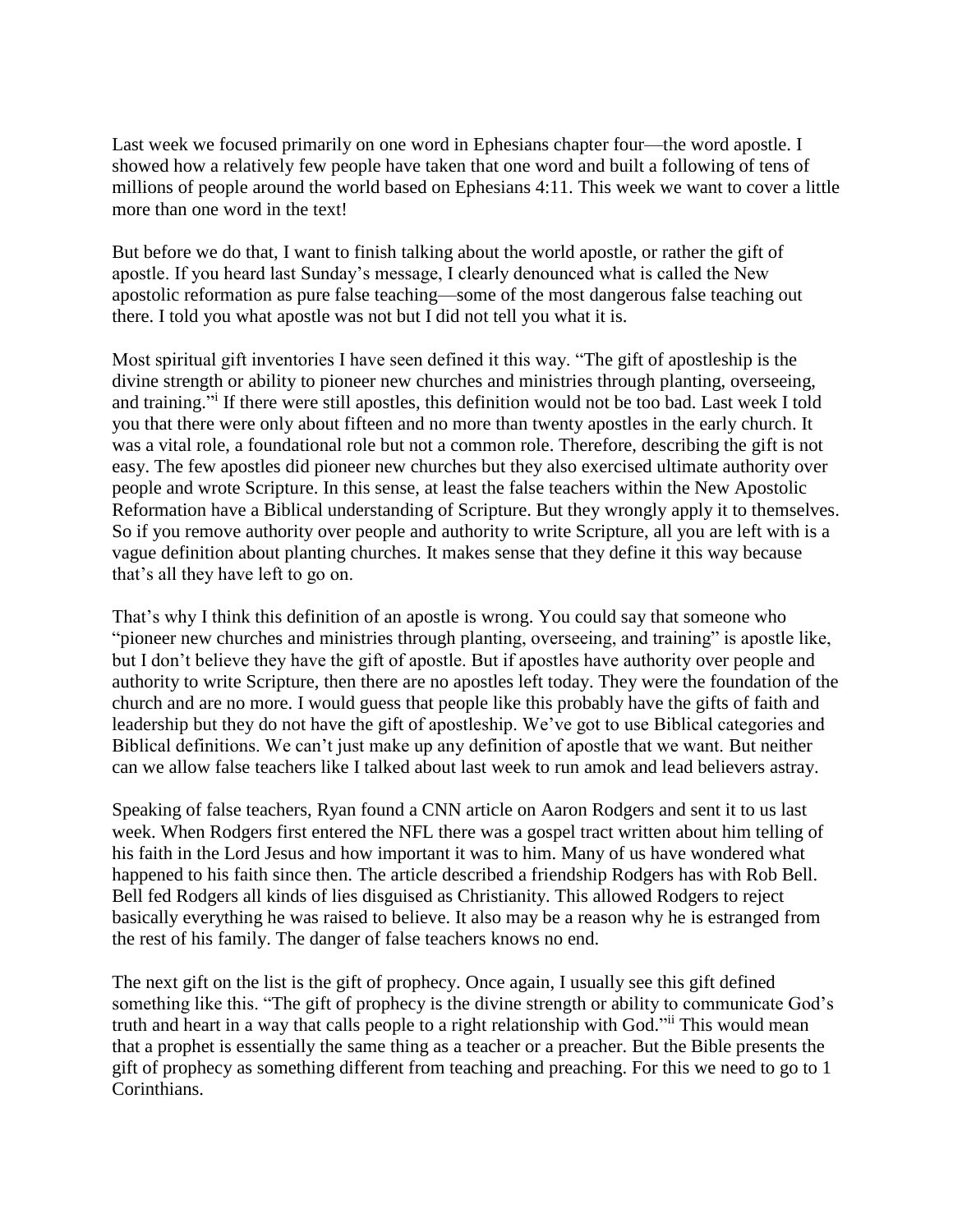As I already said, chapters 12-14 of 1 Corinthians all have to do with spiritual gifts and prophecy plays a prominent role in those chapters. This is the main reason why I believe that the gift of apostle has ceased but the gift of prophecy has not. There is absolutely no instruction in Scripture about how to use the gift of apostle. I believe this is because the gift of apostle has ceased and the leadership role has been replaced by elders. But there is lots of instruction regarding the gift of prophecy.

One clear statement is found in 1 Corinthians 14:1. "Pursue love, and earnestly desire the spiritual gifts, especially that you may prophesy." This is a vital verse because if follows on the heels of chapter 13, the love chapter. This chapter is probably the most common Scripture read at weddings. But the context was not marriage but rather the use of spiritual gifts. It's such a beautiful chapter that it is easy to forget why it was written. I'm not saying it does not have application to marriage and all relationships, because it does. But it was written to instruct the church on how to use spiritual gifts.

If I speak in the **tongues** of men and of angels, but have not love, I am a noisy gong or a clanging cymbal. And if I have **prophetic powers**, and understand all **mysteries** and all knowledge, and if I have all faith, so as to remove mountains, but have not love, I am nothing. If I give away all I have, and if I deliver up my body to be burned, but have not love, I gain nothing.

There are six spiritual gifts listed here. Presumably, Paul could have listed more, but these six served as sufficient examples. Tongues and prophecy were listed first because they took prominence in the church in Corinth. The Corinthian believers thought that they were super spiritual because so many of them spoke in tongues. That still goes on today in some church, does it not? But tongues are not the only problem. Any spiritual gift can cause pride within a person. Paul said it was possible to deliver up your body to be burned at the stake and still not have love. That's an incredible statement, isn't it? It may not be common in such cases but he was saying that it is possible—that even giving your life could still be all about you.

But it's never about us. *Let all things be done for building up.* If your gift is not others-centered, it's being used wrongly. Now let's get back to 1 Corinthians 14:1. "Pursue love, and earnestly desire the spiritual gifts, especially that you may prophesy." Paul said "pursue love" because that was a summary of chapter 13, the love chapter. But the next phrase is very important here earnestly desire spiritual gifts." This is important because he is still to make liberal use of your spiritual gift. Yes, without love, your spiritual gift is useless, but that doesn't mean we throw out the proverbial baby with the bathwater. Earnestly desire spiritual gifts. Go after them. Pursue them. Use them.

Do you? Do you earnestly desire to use your spiritual gift for building others up in their walk with Christ? Is that your heart's desire? Is there proof that this is your desire? Is there actual evidence that you are using your spiritual gifts to build others up? If not, why not? I don't say this to put you into a guilt trip but rather to bring Scripture to bear in your personal life and decisions.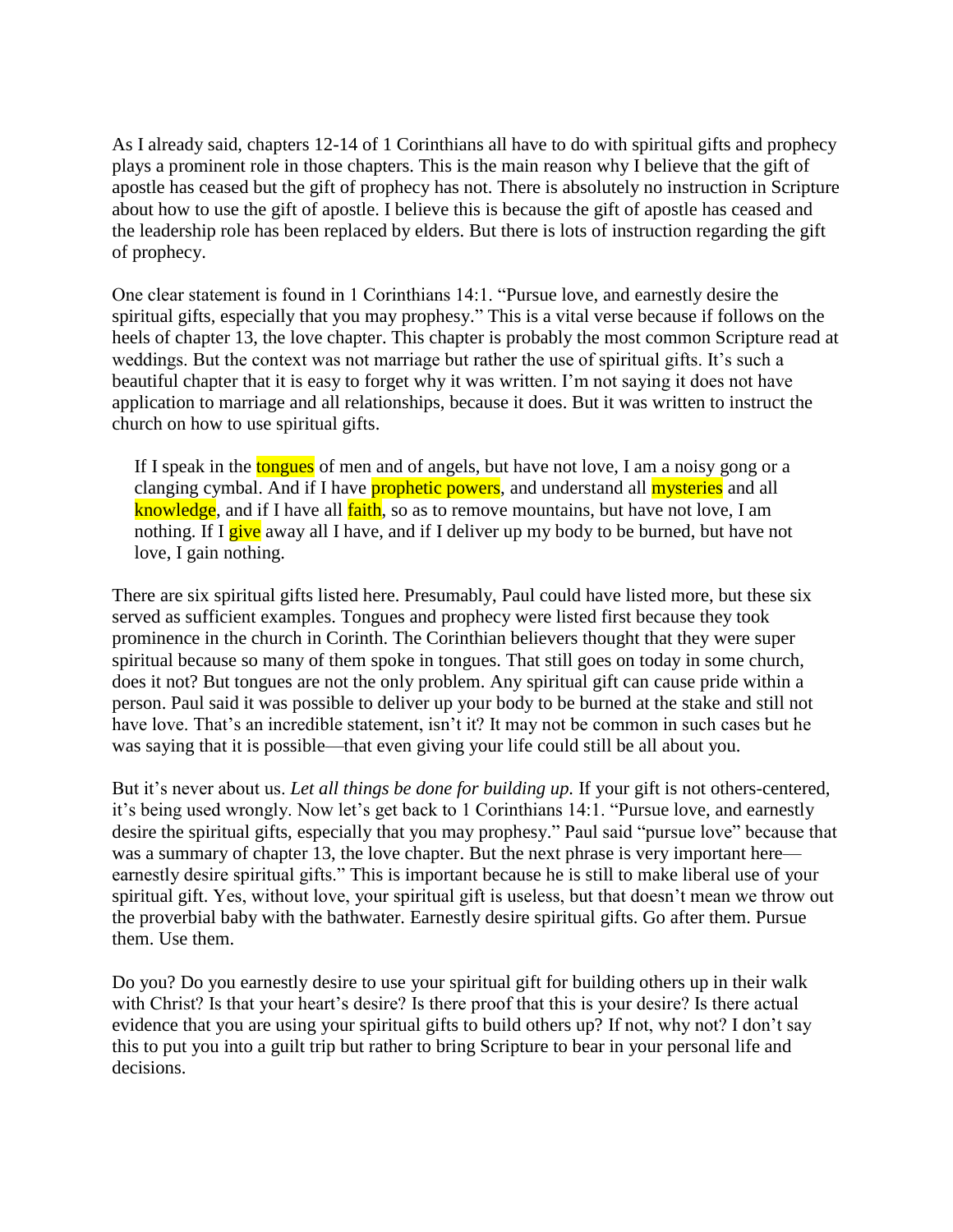I can think of a few reasons why you may not be regularly using your spiritual gifts.

- You don't know what they are.
- You have not been equipped to serve.
- You just don't want to

## Season of life…?

We are to earnestly desire spiritual gifts—and then Paul added, "especially the gift of prophecy." Why did Paul inert the word "especially"? Is prophecy the superior gift? Is every believer supposed to earnestly desire this gift? The reason Paul wrote "especially the gift of prophecy" is because he was about to emphasize the gift of prophecy over the gift of tongues. The gift of prophecy is superior to the gift of tongues. But doesn't that violate the principle that we are all members of the body? How can one gift be superior to another? Here's what Paul wrote later in the chapter.

"I thank God that I speak in tongues more than all of you. Nevertheless, in church I would rather speak five words with my mind in order to instruct others, than ten thousand words in a tongue." (1 Corinthians 14:18-19)

Prophecy is superior because prophecy builds up the body but tongues do not. That's why he said five words of a prophecy are better than ten thousand words spoken in tongues. *Let all things be done for building up.* Prophecy builds up but tongues do not. This is not to say that tongues are wrong. He said, "I thank God that I speak in tongues more than all of you." Paul spoke in tongues all the time. Now this could have been a heavenly prayer language or it could have been other foreign languages, That is not our concern this morning. The point is that tongues were not understood by the church. He said, "Nevertheless, in church I would rather speak five words with my mind in order to instruct others, than ten thousand words in a tongue." That's the difference. When the church gathers for mutual building up, prophecy was always superior to tongues.

This is so important because it means that Paul spent an entire chapter on this one point. *Let all things be done for building up.* Whether you mop the floor or give a sermon, it must be for building up one another.

But we still have not defined the gift of prophecy. Here's my working definition. Prophecy is a revelation from the Lord spoken directly to a believer which is then discerned by others in order to be used within the church body for building up one another. This comes directly from 1 Corinthians 14.

26 What then, brothers? When you come together, each one has a hymn, a lesson, a revelation, a tongue, or an interpretation. Let all things be done for building up. 27 If any speak in a tongue, let there be only two or at most three, and each in turn, and let someone interpret. 28 But if there is no one to interpret, let each of them keep silent in church and speak to himself and to God. 29 Let two or three prophets speak, and let the others weigh what is said. 30 If a revelation is made to another sitting there, let the first be silent. 31 For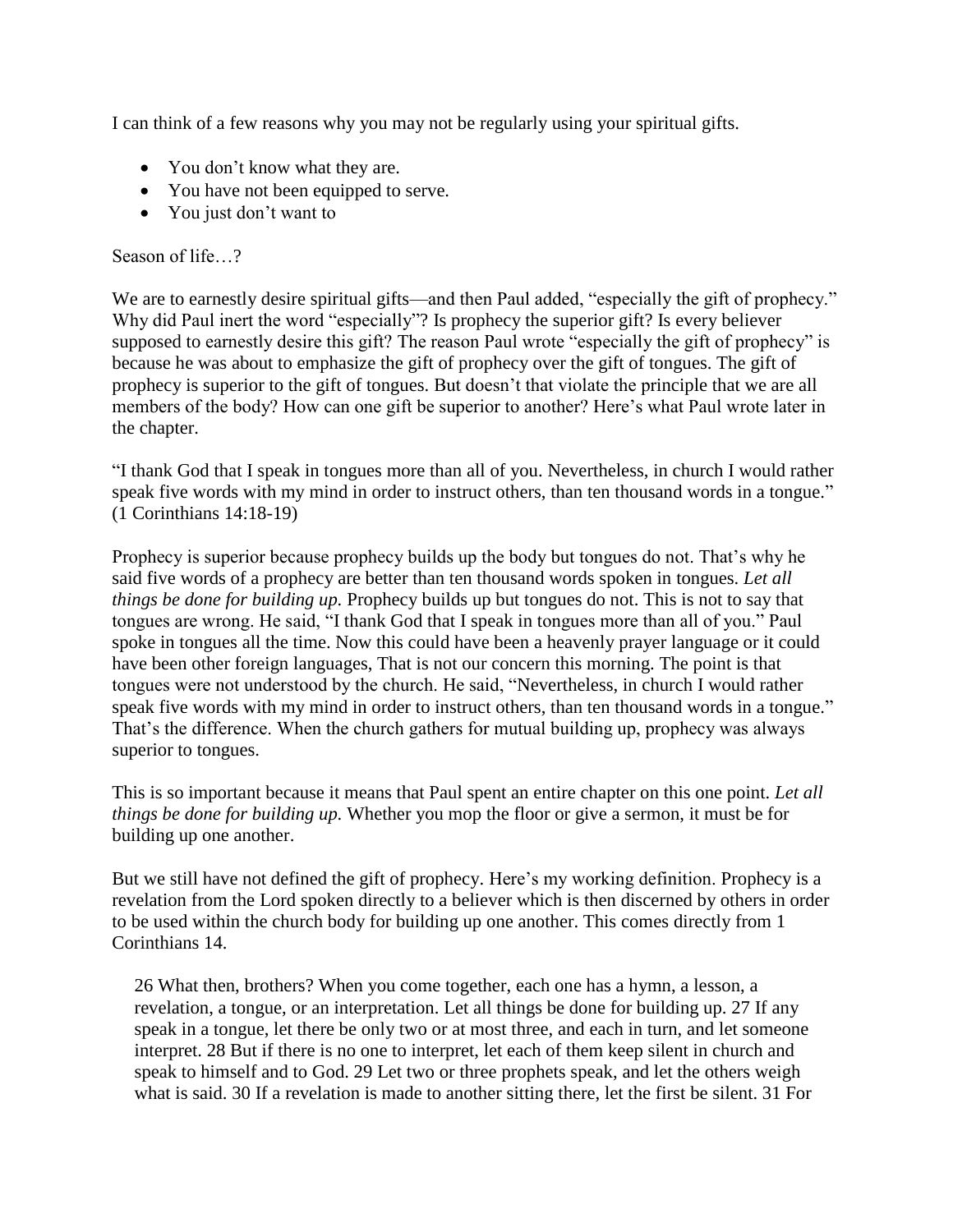you can all prophesy one by one, so that all may learn and all be encouraged, 32 and the spirits of prophets are subject to prophets. 33 For God is not a God of confusion but of peace.

First of all, prophecy is a revelation. The context here is the church gathered for corporate worship. There is a natural form of sharing happening—"one has a hymn, a lesson, a revelation, a tongue, or an interpretation." We know that revelation is the same thing as a word of prophecy because of verses 29-30. "Let two or three prophets speak, and let the others weigh what is said. If a revelation is made to another sitting there, let the first be silent." The revelation is made to the prophet—which is a person who has the gift of prophecy.

Now this word revelation can sound a little scary. It might sound too much like what the false apostles are doing, that I talked about last week. They believe that God speaks to them and you'd better listen or else. But we should not be afraid of the word revelation, because this is what is happening. A revelation—you can call it a word from the Lord—is given to a believer and he or she is supposed to in turn give that word to the church body.

If that makes you nervous, here's the safety net. "Let two or three prophets speak, and let the others weigh what is said." Those who weigh what is said are the ones who have the gift of discernment. Prophecy must always be discerned by others so that it matches with Scripture and God's will. This is a consistent teaching in regard to prophecy. Notice how prophecy and discernment relates to tongues and interpretation in 1 Corinthians 12.

- to another various kinds of tongues, to another the interpretation of tongues
- to another prophecy, to another the ability to distinguish between spirits

Tongues must be interpreted. Everyone agrees with this point. But in the same way, prophecies must be discerned. They must be weighed against Scripture and discerned for Biblical accuracy. So you could say that interpretation is to tongues what discernment is to prophecy. If prophecies are not discerned, they should not be spoken to the church.

The same principle is seen in 1 Thes. 5:19. "Do not quench the Spirit. Do not despise prophecies, but test everything; hold fast what is good." The Holy Spirit gives prophecies, therefore, they should not be despised or outright rejected. But once again we are told to "test everything." We are to hold fast to what is good but the assumption is that we are also to reject anything that is not good, that is not Biblical.

This should make sense to us because this is exactly what we are to do with any kind of teaching. We are to be good Bereans and search the Scriptures to see if the teaching or sermon accords with God revealed truth in the Bible. The same is true for prophecy except that it is an immediate word from the Lord as opposed to a prepared teaching or message.

Now let me again give you my definition and see if it accords with Paul's teaching. Prophecy is a revelation from the Lord spoken directly to a believer which is then discerned by others in order to be used within the church body for building up one another. Furthermore, prophecy is not the same thing as teaching because the gift of teaching is stated separately. Preaching is not listed as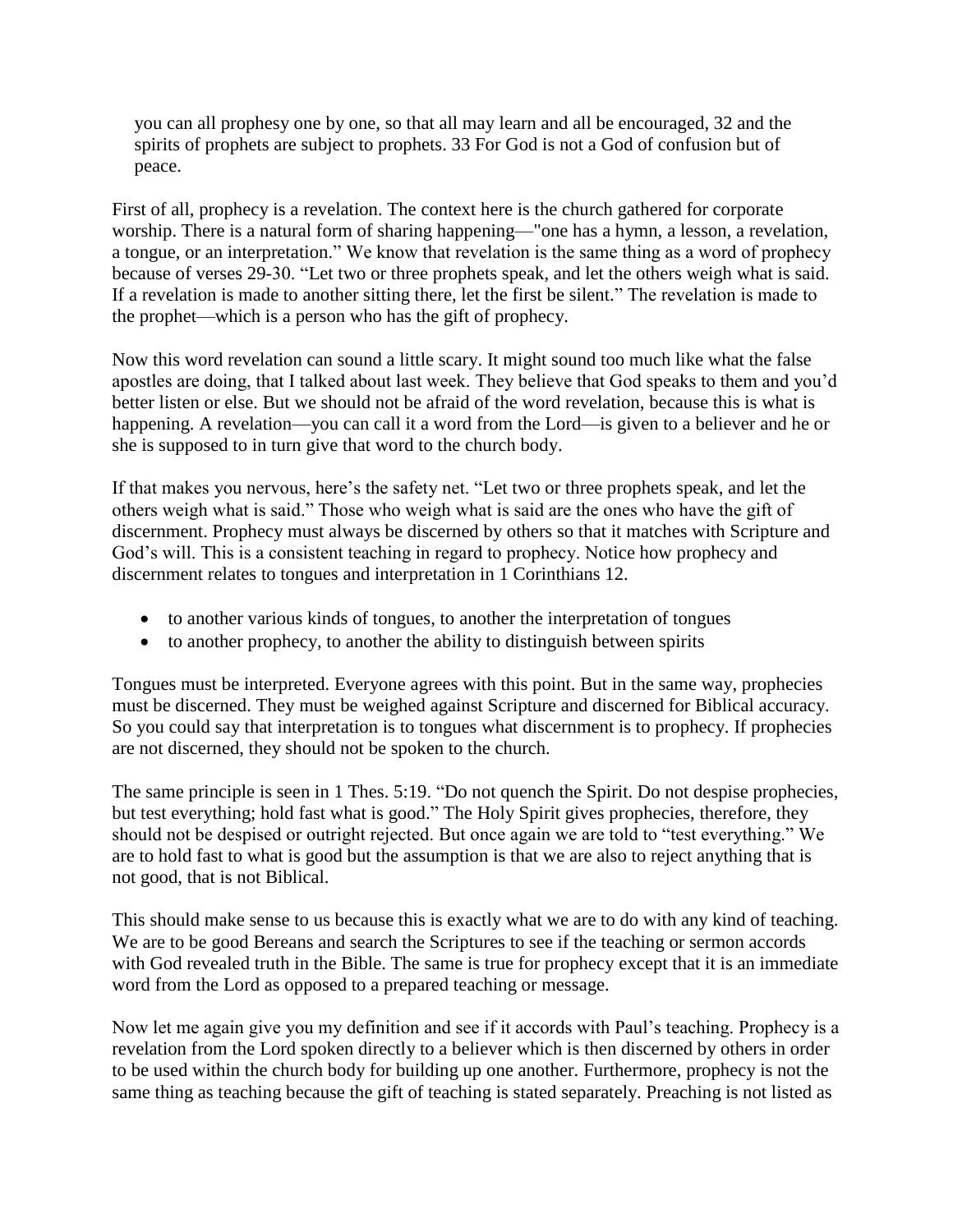a spiritual gift per se. Now it's quite possible that someone who is teaching or preaching will be given a word of prophecy in the middle of the teaching.

Paul wrote that we are to earnestly desire spiritual gifts, especially the gift of prophecy. Does that mean that every believer is supposed to earnestly desire this gift? Two quick thoughts. First, remember that Paul is not saying that prophecy is better than every other gift. But he is saying that it is better to have than the gift of tongues. That's why he singled it out here. Second, the command to earnestly desire the gift of prophecy was written to the entire church. He's not saying that every believer should pursue it but as a church body, we should. We need this in our body because it helps build up the body. We are missing something very vital if we do not have the gift of prophecy operating among us, just as would be the case if we did not have other gifts being used for mutual benefit of all.

Speaking of missing out on the use of gifts…

Pastor Tom Nelson tells a story about a woman in his Denton, TX congregation. Joy Brown, who at the time was already in her 70s, was known as a godly woman whose life exhibited many of the characteristics we discussed in the last chapter. She had received Christ at an early age and had personally been in attendance to hear some of the greatest preachers of the 20<sup>th</sup> century. She had also been an eager student of the word for years and through its sanctifying influence had matured into a true lover of God as well as a loyal wife, mother and friend. "But Joy," the pastor asked her one day, "are you making disciples?" "Me?" she answered. "I don't know if I'm ready." Hearing this, we might wonder, *Ma'am, if you're not ready, who is?* But how many of us, whatever our age or experience, could be asked the same thing and feel the same way? "Me? I don't know if I'm ready."

Not long after hearing this response, Pastor Nelson pulled aside the church's director of women's ministries. "I don't want Joy Brown enrolled in any more Bible studies. She already knows more than anybody there." He wanted this enormous wealth of knowledge, experience and perseverance, to be shared with a younger generation who could use what a woman like Joy could teach them. "Get ready," he told Joy, "You're about to go into the ministry."

He assigned her to teach a small group of teenagers. She was scared to death. What would those young people possibly want to hear from an old lady like her? She dived into the assignment by studying Scripture, filling up notepad after notepad, and developing detailed lesson plans. Six months into her meetings with those girls, Joy had hardly touched her pages of notes. The teens were so full of questions about life, parents, sex, sin, school, marriage. Joy drew from her knowledge of the Word and the experience of her long life (including her weaknesses, imperfections and struggles) to respond to their questions, seeding those young hearts with Biblical wisdom and perspective. She continued teaching that way until she was well into her 90s. The generations of young women who had sat under her teaching became known around church as the "Brownies" and they tagged around behind her like ducklings following their mother.